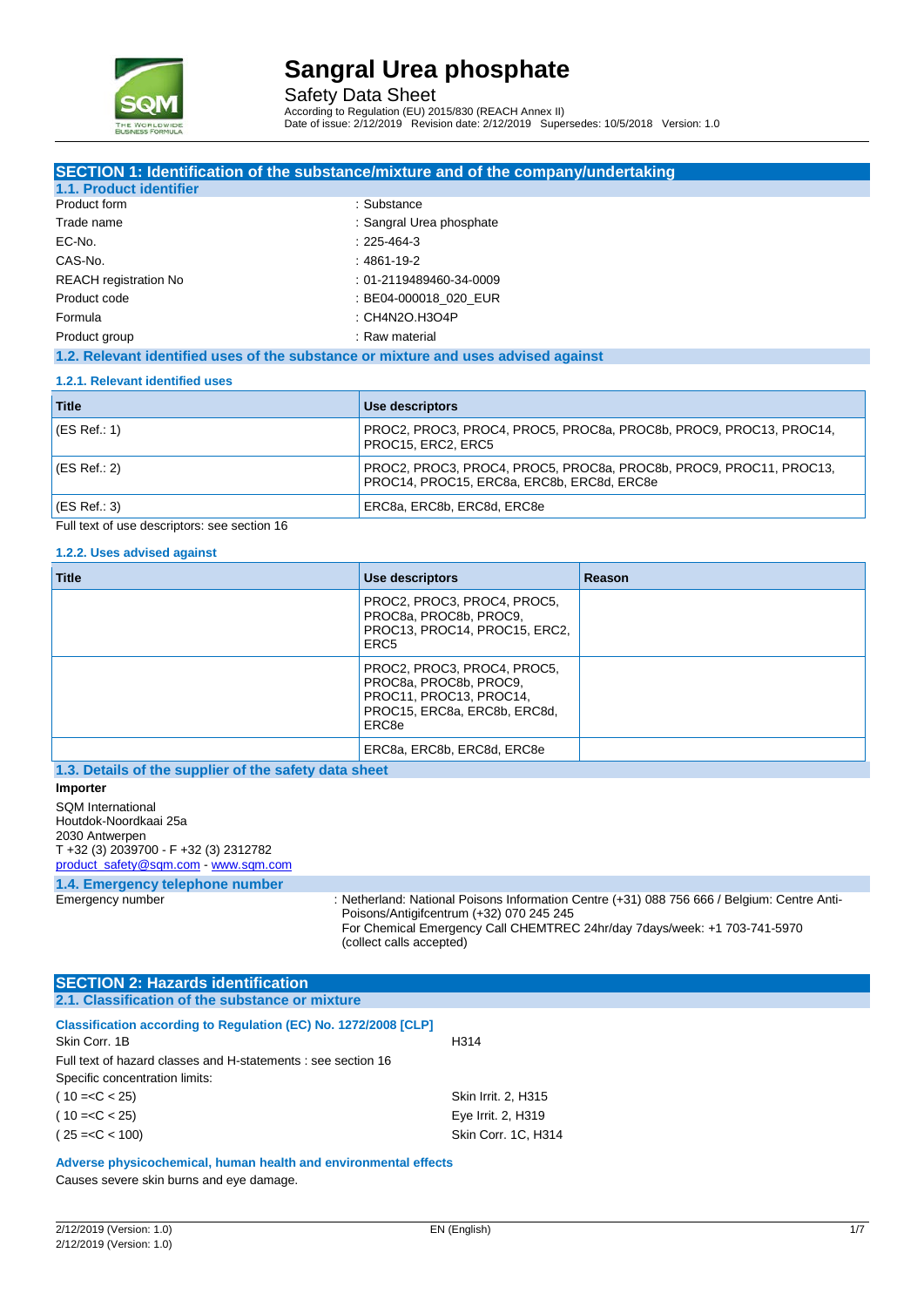Safety Data Sheet<br>According to Regulation (EU) 2015/830 (REACH Annex II)

#### **2.2. Label elements**

| Labelling according to Regulation (EC) No. 1272/2008 [CLP]<br>Hazard pictograms (CLP) |                                                                                                                                                                                                                                                                                                                                                                                                                                                                                                                                                                                   |
|---------------------------------------------------------------------------------------|-----------------------------------------------------------------------------------------------------------------------------------------------------------------------------------------------------------------------------------------------------------------------------------------------------------------------------------------------------------------------------------------------------------------------------------------------------------------------------------------------------------------------------------------------------------------------------------|
|                                                                                       | GHS05                                                                                                                                                                                                                                                                                                                                                                                                                                                                                                                                                                             |
| Signal word (CLP)                                                                     | : Danger                                                                                                                                                                                                                                                                                                                                                                                                                                                                                                                                                                          |
| Hazard statements (CLP)                                                               | : H314 - Causes severe skin burns and eye damage.                                                                                                                                                                                                                                                                                                                                                                                                                                                                                                                                 |
| Precautionary statements (CLP)                                                        | : P280 - Wear protective gloves/protective clothing/eye protection/face protection.<br>P301+P330+P331 - IF SWALLOWED: Rinse mouth. Do NOT induce vomiting.<br>P303+P361+P353 - IF ON SKIN (or hair): Take off immediately all contaminated clothing.<br>Rinse skin with water.<br>P305+P351+P338 - IF IN EYES: Rinse cautiously with water for several minutes. Remove<br>contact lenses, if present and easy to do. Continue rinsing.<br>P310 - Immediately call a POISON CENTER or doctor.<br>P321 - Specific treatment (see supplemental first aid instruction on this label). |
| 2.3. Other hazards                                                                    |                                                                                                                                                                                                                                                                                                                                                                                                                                                                                                                                                                                   |

| <b>SECTION 3: Composition/information on ingredients</b> |                                                                               |               |
|----------------------------------------------------------|-------------------------------------------------------------------------------|---------------|
| 3.1. Substances                                          |                                                                               |               |
| <b>Name</b>                                              | <b>Product identifier</b>                                                     | $\frac{9}{6}$ |
| Sangral Urea phosphate                                   | (CAS-No.) 4861-19-2<br>(EC-No.) 225-464-3<br>(REACH-no) 01-2119489460-34-0009 | 100           |
| Full text of H-statements: see section 16                |                                                                               |               |
|                                                          |                                                                               |               |

### **3.2. Mixtures**

Not applicable

| <b>SECTION 4: First aid measures</b>                                            |                                                                                                                                                                    |
|---------------------------------------------------------------------------------|--------------------------------------------------------------------------------------------------------------------------------------------------------------------|
| 4.1. Description of first aid measures                                          |                                                                                                                                                                    |
| First-aid measures general                                                      | : Call a physician immediately. In all cases of doubt, or when symptoms persist, seek<br>medical attention. Never give anything by mouth to an unconscious person. |
| First-aid measures after inhalation                                             | : Remove person to fresh air and keep comfortable for breathing. Call a POISON<br>CENTER/doctor if you feel unwell.                                                |
| First-aid measures after skin contact                                           | : Rinse skin with water/shower. Take off immediately all contaminated clothing. Call a<br>physician immediately.                                                   |
| First-aid measures after eye contact                                            | : Rinse cautiously with water for several minutes. Remove contact lenses, if present and<br>easy to do. Continue rinsing. Call a physician immediately.            |
| First-aid measures after ingestion                                              | : Rinse mouth out with water. Drink plenty of water. Do not induce vomiting. Call a physician<br>immediately.                                                      |
| 4.2. Most important symptoms and effects, both acute and delayed                |                                                                                                                                                                    |
| Symptoms/effects                                                                | : Not expected to present a significant hazard under anticipated conditions of normal use.                                                                         |
| Symptoms/effects after inhalation                                               | : Dust from this product may cause severe irritation to the respiratory tract.                                                                                     |
| Symptoms/effects after skin contact                                             | : Burns.                                                                                                                                                           |
| Symptoms/effects after eye contact                                              | : Serious damage to eyes.                                                                                                                                          |
| Symptoms/effects after ingestion                                                | : Severe irritation or burns to the mouth, throat, oesophagus, and stomach.                                                                                        |
| 4.3. Indication of any immediate medical attention and special treatment needed |                                                                                                                                                                    |
| Treat symptomatically.                                                          |                                                                                                                                                                    |

| <b>SECTION 5: Firefighting measures</b>                    |                                                                                                                                                   |
|------------------------------------------------------------|---------------------------------------------------------------------------------------------------------------------------------------------------|
| 5.1. Extinguishing media                                   |                                                                                                                                                   |
| Suitable extinguishing media                               | : Use extinguishing media appropriate for surrounding fire. All extinguishing media allowed.                                                      |
| Unsuitable extinguishing media                             | : None known.                                                                                                                                     |
| 5.2. Special hazards arising from the substance or mixture |                                                                                                                                                   |
| Fire hazard                                                | : Not flammable.                                                                                                                                  |
| <b>Explosion hazard</b>                                    | : Not explosive.                                                                                                                                  |
| Hazardous decomposition products in case of fire           | : Toxic fumes may be released. Thermal decomposition generates : Nitrogen oxides.<br>Phosphorus oxides. Carbon monoxide. Carbon dioxide. ammonia. |
| 5.3. Advice for firefighters                               |                                                                                                                                                   |
| Precautionary measures fire                                | : Consider evacuation.                                                                                                                            |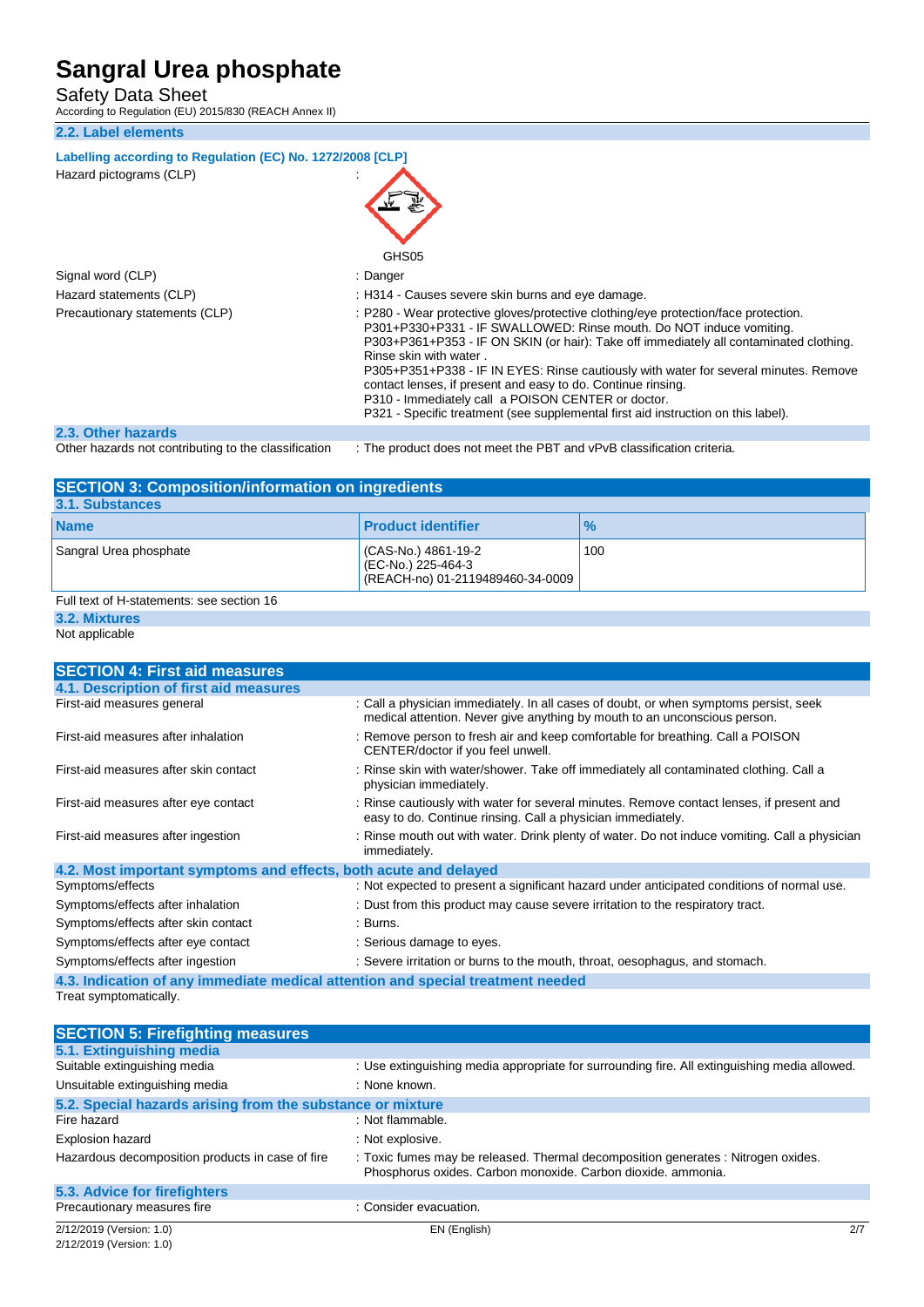Safety Data Sheet

| According to Regulation (EU) 2015/830 (REACH Annex II) |                                                                                                                                                                |
|--------------------------------------------------------|----------------------------------------------------------------------------------------------------------------------------------------------------------------|
| Firefighting instructions                              | : Keep upwind.                                                                                                                                                 |
| Protection during firefighting                         | : Do not attempt to take action without suitable protective equipment. Self-contained<br>breathing apparatus. Complete protective clothing. EN 469.            |
| <b>SECTION 6: Accidental release measures</b>          |                                                                                                                                                                |
|                                                        | 6.1. Personal precautions, protective equipment and emergency procedures                                                                                       |
| General measures                                       | : No open flames. No smoking. Ventilate area. Avoid all eye and skin contact and do not<br>breathe vapour and mist.                                            |
| 6.1.1. For non-emergency personnel                     |                                                                                                                                                                |
| Protective equipment                                   | : For further information refer to section 8: "Exposure controls/personal protection".                                                                         |
| Emergency procedures                                   | : Ventilate spillage area. Evacuate danger area. Mark out the danger area with appropriate<br>signs. Do not touch or walk on the spilled product.              |
| 6.1.2. For emergency responders                        |                                                                                                                                                                |
| Protective equipment                                   | : Do not attempt to take action without suitable protective equipment. For further information<br>refer to section 8: "Exposure controls/personal protection". |
| Emergency procedures                                   | : Keep public away from danger area.                                                                                                                           |
| <b>6.2. Environmental precautions</b>                  |                                                                                                                                                                |

Do not allow into drains or water courses. Do not allow to enter into surface water or drains. Notify authorities if product enters sewers or public waters. Prevent entry to sewers and public waters. Prevent soil and water pollution.

| 6.3. Methods and material for containment and cleaning up |                                                                                                                                                                  |
|-----------------------------------------------------------|------------------------------------------------------------------------------------------------------------------------------------------------------------------|
| For containment                                           | : Use appropriate container to avoid environmental contamination. Take up mechanically<br>(sweeping, shovelling) and collect in suitable container for disposal. |
| Methods for cleaning up                                   | : Mechanically recover the product. Notify authorities if product enters sewers or public<br>waters. Clean contaminated surfaces with an excess of water.        |
| Other information                                         | : Dispose of materials or solid residues at an authorized site.                                                                                                  |
| 6.4. Reference to other sections                          |                                                                                                                                                                  |
|                                                           | For disposal of residues refer to section 13 : Disposal considerations" ". For further information refer to section 8: "Exposure controls/personal               |

protection".

| <b>SECTION 7: Handling and storage</b>                            |                                                                                                                                                                                                                                          |
|-------------------------------------------------------------------|------------------------------------------------------------------------------------------------------------------------------------------------------------------------------------------------------------------------------------------|
| 7.1. Precautions for safe handling                                |                                                                                                                                                                                                                                          |
| Precautions for safe handling                                     | : Avoid dust formation. Ensure good ventilation of the work station. Avoid contact with skin<br>and eyes. Do not breathe dust/fume/gas/mist/vapours/spray. Wear personal protective<br>equipment. Keep container closed when not in use. |
| Hygiene measures                                                  | : Do not eat, drink or smoke when using this product. Keep away from food, drink and<br>animal feedingstuffs. Always wash hands after handling the product. Wash contaminated<br>clothing before reuse. Remove contaminated clothes.     |
| 7.2. Conditions for safe storage, including any incompatibilities |                                                                                                                                                                                                                                          |
| Storage conditions                                                | : Keep only in original container. Keep container closed when not in use. Opened containers<br>must be carefully closed and kept upright to avoid leakage. Protect from moisture.                                                        |
| Incompatible materials                                            | : Strong oxidizing agent. Reducing agents. Bases.                                                                                                                                                                                        |
| Heat and ignition sources                                         | : Keep away from heat. Keep away from ignition sources.                                                                                                                                                                                  |
| Storage area                                                      | : Store tightly closed in a dry, cool and well-ventilated place.                                                                                                                                                                         |
| Special rules on packaging                                        | : Meet the legal requirements.                                                                                                                                                                                                           |
| 7.3. Specific end use(s)                                          |                                                                                                                                                                                                                                          |
| Product exposure scenario(s).                                     |                                                                                                                                                                                                                                          |

| <b>SECTION 8: Exposure controls/personal protection</b> |                                                    |
|---------------------------------------------------------|----------------------------------------------------|
| 8.1. Control parameters                                 |                                                    |
| Additional information                                  | : There exist no exposure limits for this material |
| 8.2. Exposure controls                                  |                                                    |

#### **Appropriate engineering controls:**

Ensure good ventilation of the work station. Effective contaminant extraction. Training staff on good practice. Management/supervision in place to check that RMMs on place are being used correctly and OCs followed. Local exhaust is recommended where dust may occur.

| Hand protection:                         |
|------------------------------------------|
| Protective gloves. Nitrile rubber gloves |
| Eye protection:                          |
| Safety glasses with side shields         |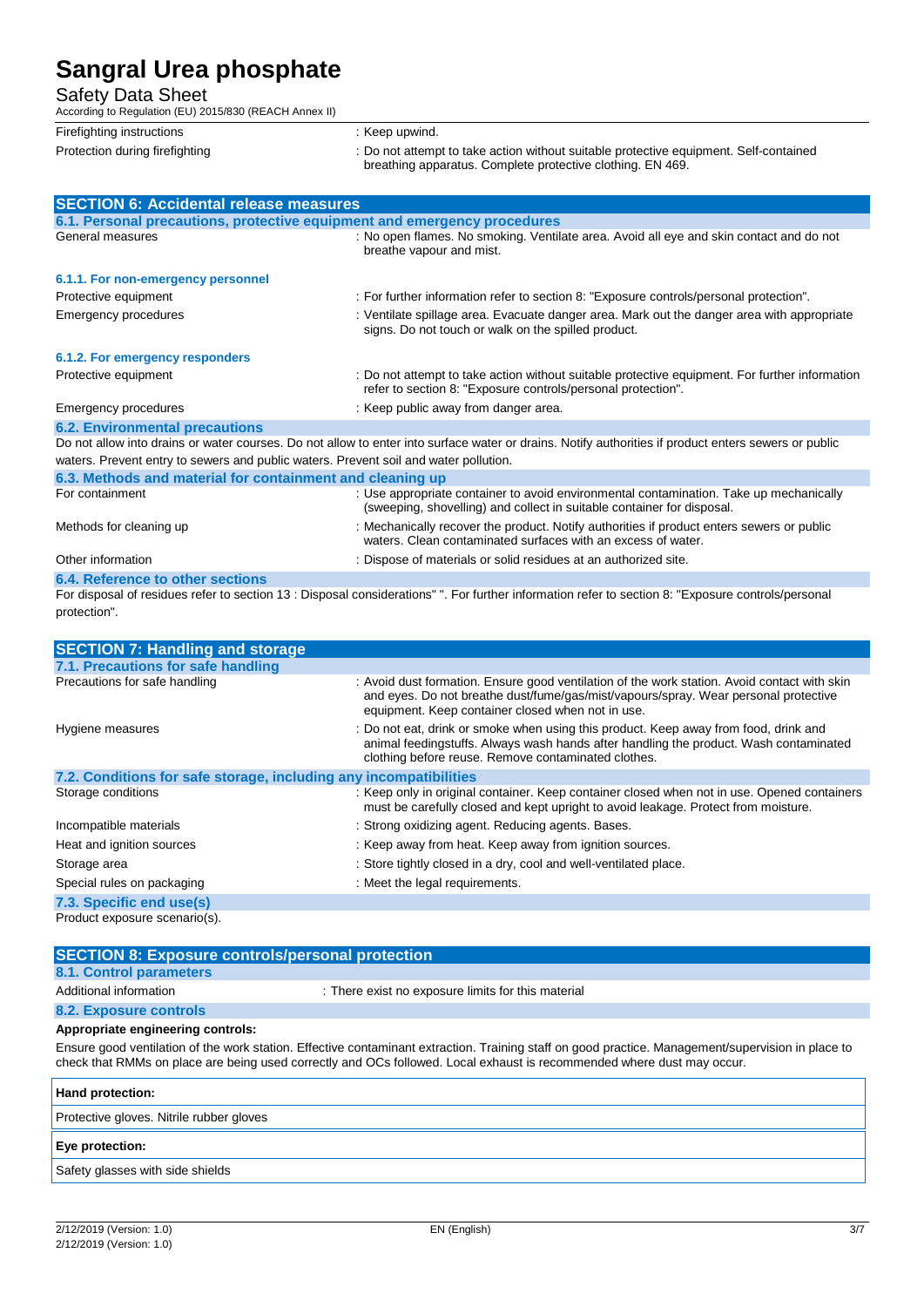Safety Data Sheet<br>According to Regulation (EU) 2015/830 (REACH Annex II)

#### **Skin and body protection:**

Wear suitable protective clothing

#### **Respiratory protection:**

In case of insufficient ventilation, wear suitable respiratory equipment. Dust production: dust mask with filter type P2

#### **Environmental exposure controls:**

Do not allow to enter drains or water courses. Assure that emissions are compliant with all applicable air pollution control regulations.

#### **Other information:**

Product exposure scenario(s).

| <b>SECTION 9: Physical and chemical properties</b>         |                                                               |  |
|------------------------------------------------------------|---------------------------------------------------------------|--|
| 9.1. Information on basic physical and chemical properties |                                                               |  |
| Physical state                                             | : Solid                                                       |  |
| Appearance                                                 | : Crystalline powder.                                         |  |
| Colour                                                     | : White.                                                      |  |
| Odour                                                      | : odourless.                                                  |  |
| Odour threshold                                            | : Not applicable                                              |  |
| pH                                                         | : 2.75 (0.05% Aqueous solution)                               |  |
| Relative evaporation rate (butylacetate=1)                 | : Not applicable                                              |  |
| Melting point                                              | : $>$ 200 °C 1013 hPa / Test method EU A.1/ (OECD 102 method) |  |
| Freezing point                                             | : Not applicable                                              |  |
| Boiling point                                              | : > 200 °C 1013 hPa / Test method EU A.2/ (OECD 103 method)   |  |
| Flash point                                                | : Not applicable                                              |  |
| Auto-ignition temperature                                  | : Not applicable                                              |  |
| Decomposition temperature                                  | : No data available                                           |  |
| Flammability (solid, gas)                                  | : Non flammable.                                              |  |
| Vapour pressure                                            | : < 0.0011 Pa at 20 °C/ Test method EU A.3/ (OECD 109 method) |  |
| Vapour pressure at 50 °C                                   | : Not applicable                                              |  |
| Relative vapour density at 20 °C                           | : No data available                                           |  |
| Relative density                                           | : 1.77 at 20 °C/ (OECD 104 method)                            |  |
| Solubility                                                 | : Soluble in water.                                           |  |
|                                                            | Water: $> 100$ g/l at 20 °C                                   |  |
| Log Pow                                                    | : -1.73 at 20 $^{\circ}$ C                                    |  |
| Viscosity, kinematic                                       | : No data available                                           |  |
| Viscosity, dynamic                                         | : Not applicable                                              |  |
| <b>Explosive properties</b>                                | : Not explosive.                                              |  |
| Oxidising properties                                       | : Non oxidizing.                                              |  |
| <b>Explosive limits</b>                                    | : Not applicable                                              |  |
| 9.2. Other information                                     |                                                               |  |
| Additional information                                     | : None                                                        |  |

| <b>SECTION 10: Stability and reactivity</b>                                                                                             |
|-----------------------------------------------------------------------------------------------------------------------------------------|
| <b>10.1. Reactivity</b>                                                                                                                 |
| The product is non-reactive under normal conditions of use, storage and transport.                                                      |
| <b>10.2. Chemical stability</b>                                                                                                         |
| Stable under normal conditions.                                                                                                         |
| 10.3. Possibility of hazardous reactions                                                                                                |
| No dangerous reactions known under normal conditions of use.                                                                            |
| 10.4. Conditions to avoid                                                                                                               |
| Hygroscopic product. Avoid high temperatures. Incompatible materials.                                                                   |
| 10.5. Incompatible materials                                                                                                            |
| Strong oxidizing agents. Reducing agents. Bases.                                                                                        |
| 10.6. Hazardous decomposition products                                                                                                  |
| Under normal conditions of storage and use, hazardous decomposition products should not be produced. thermal decomposition may produce: |
| Nitrogen oxides. Phosphorus oxides. Carbon monoxide. Carbon dioxide. Ammonia.                                                           |

| <b>SECTION 11: Toxicological information</b> |                  |     |
|----------------------------------------------|------------------|-----|
| 11.1. Information on toxicological effects   |                  |     |
| Acute toxicity (oral)                        | : Not classified |     |
| 2/12/2019 (Version: 1.0)                     | EN (English)     | 4/7 |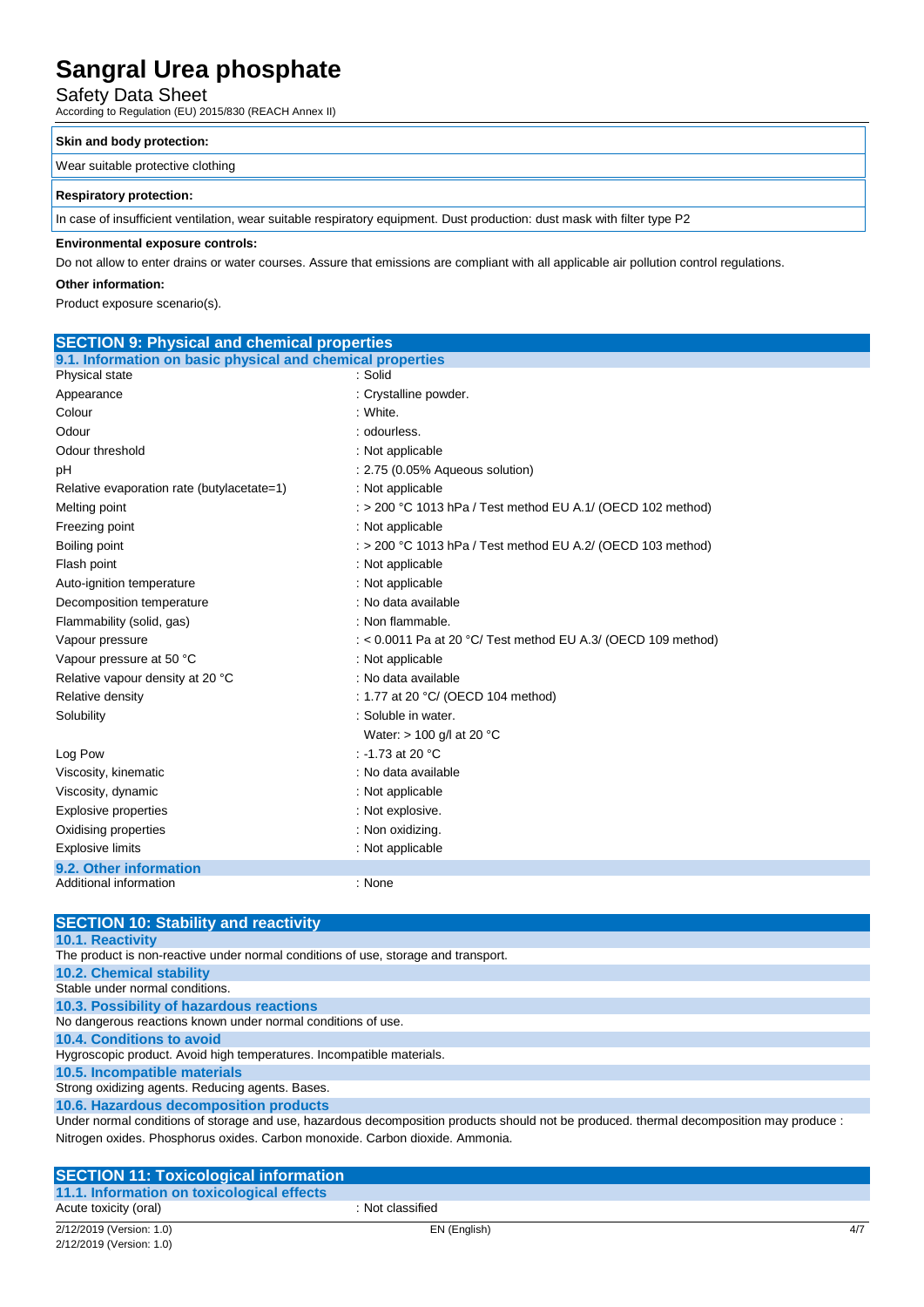Safety Data Sheet<br>According to Regulation (EU) 2015/830 (REACH Annex II)

| According to Regulation (EU) 2015/830 (REACH Annex II) |                                                                                                  |
|--------------------------------------------------------|--------------------------------------------------------------------------------------------------|
| Acute toxicity (dermal)                                | : Not classified                                                                                 |
| Acute toxicity (inhalation)                            | : Not classified                                                                                 |
| Sangral Urea phosphate (4861-19-2)                     |                                                                                                  |
| LD50 oral rat                                          | 2600 mg/kg (OECD 423 method)                                                                     |
| Skin corrosion/irritation                              | : Causes severe skin burns and eye damage.                                                       |
|                                                        | pH: 2.75 (0.05% Aqueous solution)                                                                |
| Additional information                                 | : (OECD 435 method)                                                                              |
| Serious eye damage/irritation                          | : Serious eye damage, category 1, implicit                                                       |
|                                                        | pH: 2.75 (0.05% Aqueous solution)                                                                |
| Respiratory or skin sensitisation                      | : Not classified                                                                                 |
| Germ cell mutagenicity                                 | : Not classified                                                                                 |
| Additional information                                 | : OECD 471 METHOD                                                                                |
|                                                        | (OECD 476 method)<br>(OECD 473 method)                                                           |
| Carcinogenicity                                        | : Not classified                                                                                 |
|                                                        |                                                                                                  |
| Sangral Urea phosphate (4861-19-2)                     |                                                                                                  |
| IARC group                                             | Not listed                                                                                       |
| Reproductive toxicity                                  | : Not classified                                                                                 |
| Sangral Urea phosphate (4861-19-2)                     |                                                                                                  |
| NOAEL (animal/male, F0/P)                              | >= 1500 mg/kg (OECD 422 method)                                                                  |
| STOT-single exposure                                   | : Not classified                                                                                 |
| STOT-repeated exposure                                 | : Not classified                                                                                 |
| Sangral Urea phosphate (4861-19-2)                     |                                                                                                  |
| NOAEL (oral, rat, 90 days)                             | 250 mg/kg bodyweight/day (OECD 422 method)                                                       |
| Aspiration hazard                                      | : Not classified                                                                                 |
| Toxicokinetics, metabolism and distribution            | : Possible cutaneous absorption: Low potential . Oral: 50%, Dermal: 10-50%,<br>Inhalation: 100%. |
|                                                        |                                                                                                  |
| <b>SECTION 12: Ecological information</b>              |                                                                                                  |
| 12.1. Toxicity<br>Ecology - water                      | : The product is not considered harmful to aquatic organisms nor to cause long-term              |
|                                                        | adverse effects in the environment.                                                              |
| Acute aquatic toxicity                                 | : Not classified                                                                                 |
| Chronic aquatic toxicity                               | : Not classified                                                                                 |
| Congral Liroa phoephato (1961-10-2)                    |                                                                                                  |

| Sangral Urea phosphate (4861-19-2)  |                                                  |  |
|-------------------------------------|--------------------------------------------------|--|
| LC50 fish 1                         | $> 9100$ mg/l                                    |  |
| EC50 Daphnia 1                      | > 100 mg/l Test method EU C.2/ (OECD 202 method) |  |
| EC50 72h algae (1)                  | > 100 mg/l Test method EU C.3/ (OECD 201 method) |  |
| NOEC (chronic)                      | 47 mg/l 192h/ Microcystis aeruginosa             |  |
| 12.2. Persistence and degradability |                                                  |  |
| Sangral Urea phosphate (4861-19-2)  |                                                  |  |
| Persistence and degradability       | Readily biodegradable.                           |  |
| Biochemical oxygen demand (BOD)     | Not applicable                                   |  |
| Chemical oxygen demand (COD)        | Not applicable                                   |  |
| 12.3. Bioaccumulative potential     |                                                  |  |
| Sangral Urea phosphate (4861-19-2)  |                                                  |  |
| Log Pow                             | $-1.73$ at 20 °C                                 |  |
| Bioaccumulative potential           | Low bioaccumulation potential.                   |  |
| 12.4. Mobility in soil              |                                                  |  |
| Sangral Urea phosphate (4861-19-2)  |                                                  |  |
| Ecology - soil                      | Product adsorbs little onto the soil.            |  |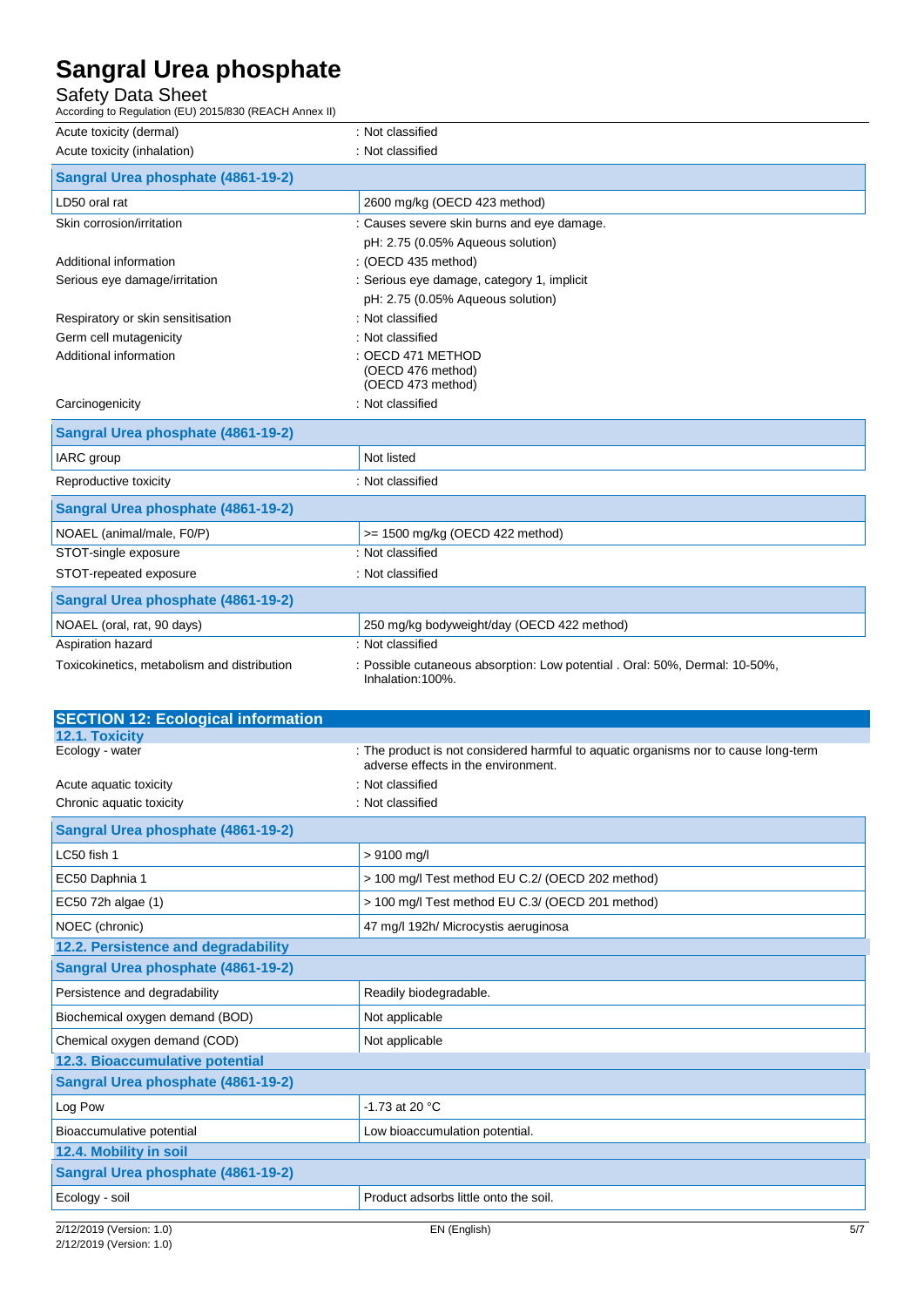Safety Data Sheet

According to Regulation (EU) 2015/830 (REACH Annex II)

#### **12.5. Results of PBT and vPvB assessment**

### No additional information available

**12.6. Other adverse effects**

: May cause pH changes in aqueous ecological systems.

| <b>SECTION 13: Disposal considerations</b> |                                                                                                            |
|--------------------------------------------|------------------------------------------------------------------------------------------------------------|
| 13.1. Waste treatment methods              |                                                                                                            |
| Regional legislation (waste)               | : Dispose in a safe manner in accordance with local/national regulations.                                  |
| Waste treatment methods                    | : Dispose of contents/container in accordance with licensed collector's sorting instructions.              |
| Additional information                     | : Do not allow into drains or water courses. Do not allow material to contaminate surface<br>water system. |

#### **SECTION 14: Transport information**

In accordance with ADR / RID / IMDG / IATA / ADN **ADR IMDG IATA ADN RID 14.1. UN number** 1759 1759 1759 1759 1759 **14.2. UN proper shipping name** Corrosive solid, n.o.s. (Urea CORROSIVE SOLID, CORROSIVE SOLID, CORROSIVE SOLID, CORROSIVE SOLID, N.O.S. (Urea phosphate) N.O.S. (Urea phosphate) phosphate) N.O.S. (Urea phosphate) N.O.S. (Urea phosphate) **14.3. Transport hazard class(es)** 8 8 8 8 8 8 8 8 **14.4. Packing group** II II II II II II II II **14.5. Environmental hazards** Dangerous for the Dangerous for the Dangerous for the Dangerous for the Dangerous for the environment : No environment : No environment : No environment : No environment : No Marine pollutant : No No supplementary information available **14.6. Special precautions for user Overland transport** Classification code (ADR) : C10 Special provisions (ADR)  $\qquad \qquad$  : 274 Orange plates 80 759 **Transport by sea**

| Special provisions (IMDG)                                                | : 274                        |  |
|--------------------------------------------------------------------------|------------------------------|--|
| IBC special provisions (IMDG)                                            | : B2. B4                     |  |
| Air transport                                                            |                              |  |
| Special provisions (IATA)                                                | : A3                         |  |
| Inland waterway transport                                                |                              |  |
| Classification code (ADN)                                                | $\therefore$ C <sub>10</sub> |  |
| Special provisions (ADN)                                                 | : 274                        |  |
| <b>Rail transport</b>                                                    |                              |  |
| Special provisions (RID)                                                 | : 274                        |  |
| 14.7. Transport in bulk according to Annex II of Marpol and the IBC Code |                              |  |
| IBC code                                                                 | : Not applicable.            |  |